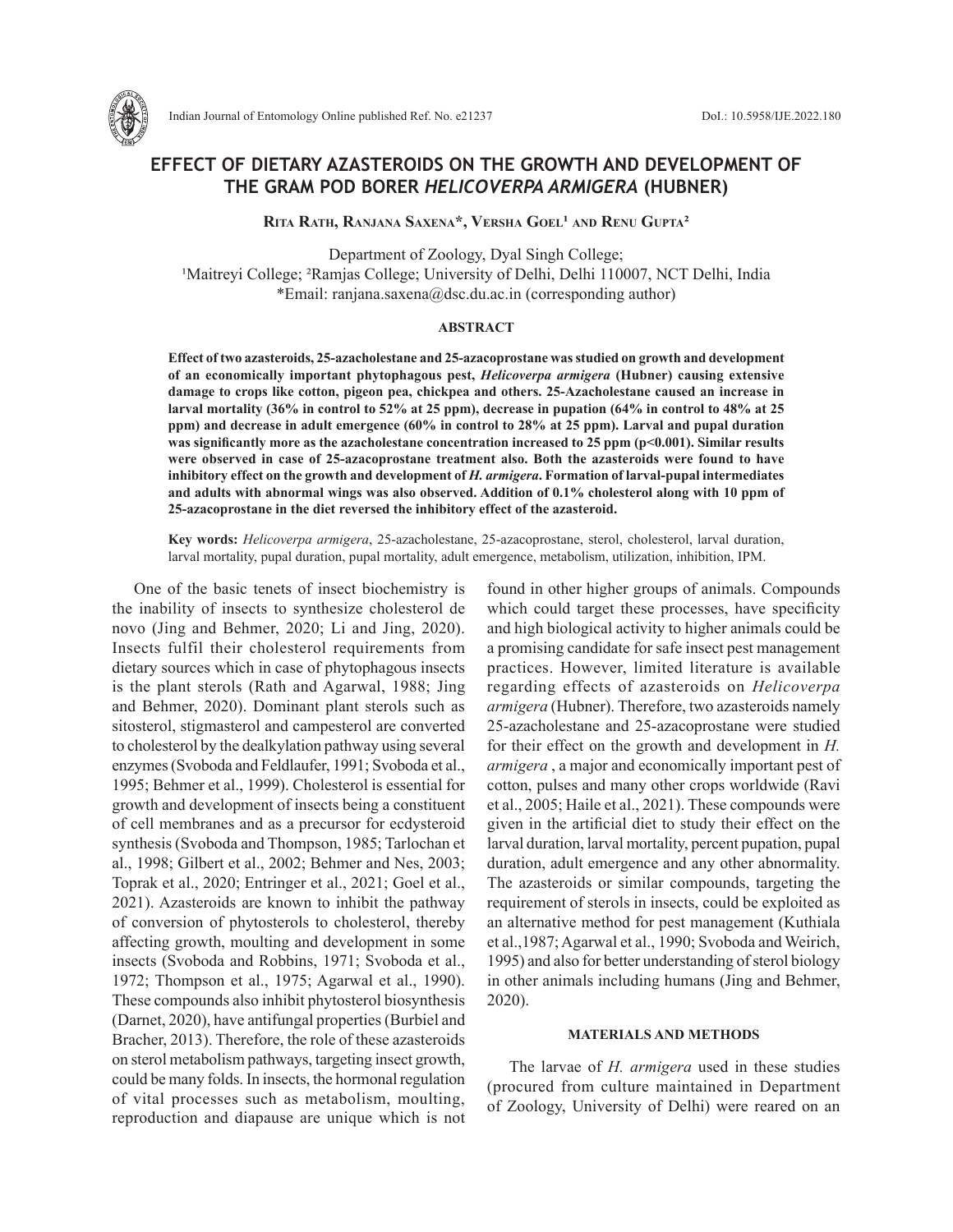artificial diet (Rath, 1988). Due to the cannibalistic nature of the larvae, they were reared individually in glass vials (7.5 cm h x 2.5 cm dia.) plugged with cotton containing 7-9 ml diet, till pupation (Rath and Agarwal, 1988). The culture of *H. armigera* was maintained in the laboratory under the controlled conditions of temperature,  $26.1 \pm 2$ °C,  $70 \pm 5$ % RH and a photoperiod regime of 16L:8D (Rath, 1988). On pupation, the pupae were sexed and kept in glass jars (20 cm h x15 cm dia.) till adult emergence and egg laying (5 to 10 pairs/jar). Cotton soaked with 10% honey solution was placed in glass vials and hung on the sides of the jar. The freshly hatched first instar larvae from the stock culture were then transferred and reared till adult emergence on an artificial diet same as the stock diet which was fortified with varying concentrations of the azasteroids. The rearing conditions remained same as the stock culture.

The azasteroids tested individually were 25-azacholestane and 25-azacoprostane (gifted by Dr JA Svoboda, Insect and Nematode Hormone Laboratory, USDA, Beltsville, Maryland, USA) ranging from 5 to 50 ppm of the wet weight of the diet in case 25-azacholestane and 5 to 25 ppm in case of 25-azacoprostane. Insects reared on stock diet without the azasteroids served as control. Minimum of 25 larvae were tested for each concentration and 7 to 9 ml of the test diet was given to each larva. Daily observations were made on the larval mortality, larval duration, pupal duration, % pupation and adult emergence. Any other morphological abnormalities seen were also recorded. Another set of experiment was conducted in which the freshly hatched larvae of *H. armigera* were reared on an artificial diet same as the stock but fortified with 10 ppm of 25-azacoprostane and 0.1% cholesterol (CDH, purity>99%) of the fresh weight of the diet. Daily observations were made of the various parameters as above for the growth and development of these insects. Statistical analysis of the data was done using Mann-Whitney Rank Sum test.

### **RESULTS AND DISCUSSION**

When 25-azacholestane was added to the artificial diet in concentrations ranging from 0 to 50 ppm, it was seen that the larval mortality increased from 36% in the control to 52% at 25 ppm of 25-azacholestane (Fig. 1). However, a further increase in 25-azacholestane to 50 ppm caused a decrease in larval mortality. Pupation decreased from 64% in control to 48% at 25 ppm. At 50 ppm azacholestane the pupation again increased to 64% (Fig. 1). The adult emergence also showed a

similar pattern of decrease till 25 ppm but at 50 ppm increased to 52%, though still less than the control (Fig. 1). The larval duration significantly increased in the groups whose diet was treated with 5, 10 and 25 ppm of 25-azacholestane ( $p < 0.001$ ) as compared to the control group (Fig. 2). However, a further increase of azacholestane to 50 ppm in the diet did not show any significant difference with that of control. In both male and female, the pupal period increased significantly at 5 and 10 ppm azacholestane ( $p < 0.001$ ) as compared to the control. In case of male pupae, though the duration decreased at 25 and 50 ppm azacholestane as compared to 5 and 10 ppm, it was still significantly higher than control ( $p = 0.045$ ) at 25 ppm. While no significant difference was observed at 50 ppm ( $p = 0.094$ ). In female pupae, similar pattern like male pupae was observed, however, the duration was significantly higher at both 25ppm ( $p = 0.009$ ) and 50 ppm ( $p \le 0.001$ ) of azacholestane as compared to the control.





Fig. 2. Larval and pupal duration of *H. armigera* reared on an artificial diet containing 25-azacholestane. The data is presented in the bar graphs as mean± S.D. Statistical analysis was done by Mann-Whitney Rank Sum Test between the control and other groups for larvae, male pupae and female pupae individually  $*p < 0.001$ ,  $\#tp < 0.01$ ,  $\#p < 0.05$ .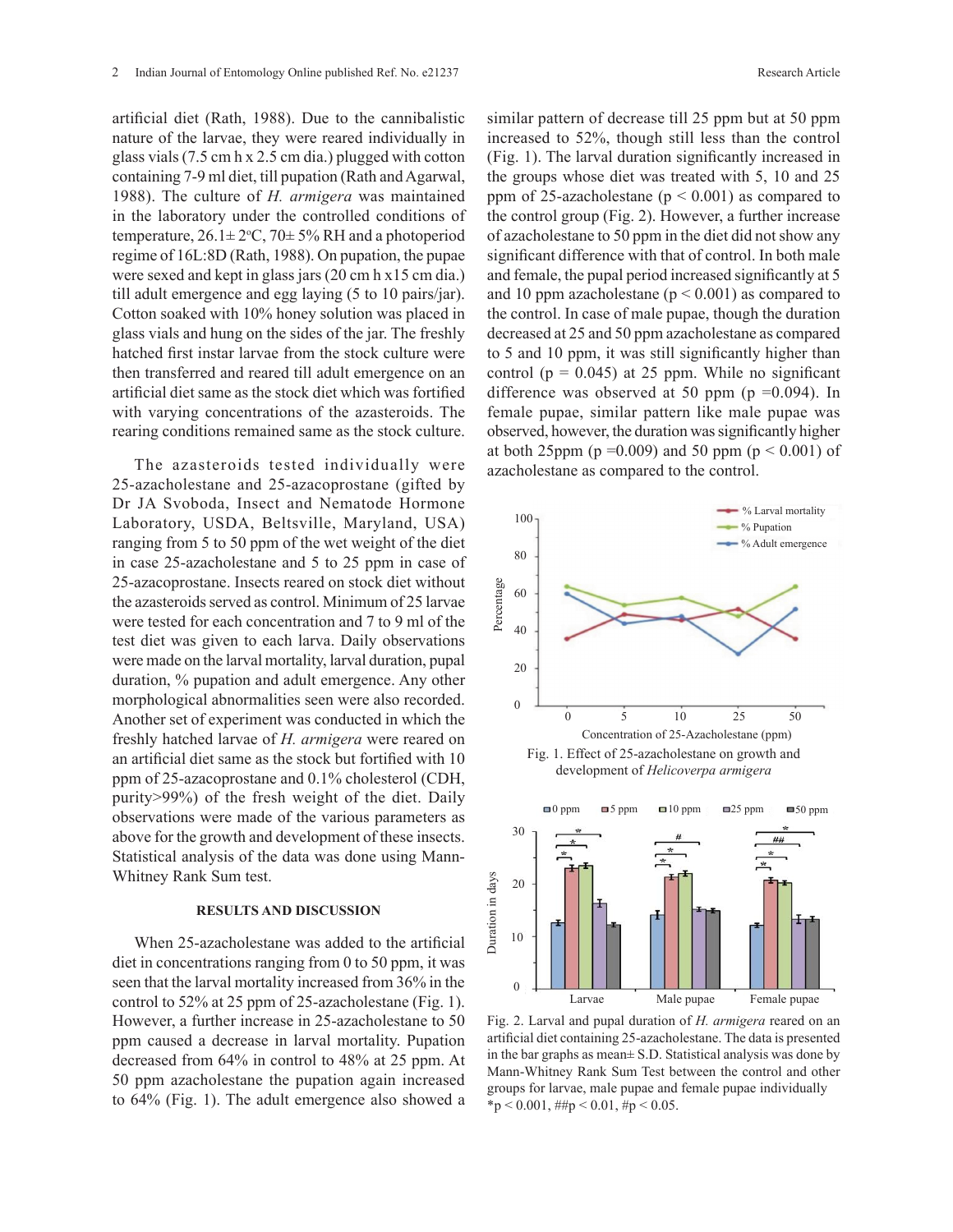Effect of dietary azasteroids on the growth and development of the gram pod borer *Helicoverpa armigera* (Hubner) 3 Rita Rath et al.

Figures 3 and 4 show the effect of the second azasteroid, 25-azacoprostane on growth in *H. armigera*. When 25-azacoprostane was added to the diet at concentrations ranging from 0-25 ppm, the larval mortality increased from 10% to 27.3%. However, when 0.1% cholesterol was additionally provided in the diet containing 10 ppm of 25-azacoprostane, there was a reduction in the larval mortality to 16% (Fig. 3). The azacoprostane treatment caused a decrease in % pupation and adult emergence as compared to the control. In the presence of additional 0.1% cholesterol, the pupation and adult emergence increased to 84% and 72% respectively (Fig. 3). The larval duration significantly increased in the groups whose diet was treated with 5, 10 and 25 ppm of 25-azacoprostane  $(p < 0.001)$  as compared to the control group (Fig. 4).



Fig. 3. Larval mortality, pupation and adult emergence of freshly hatched *H*. *armigera* larvae reared on an artificial diet containing 25-azacoprostane and cholesterol

 $\Box$ 0 ppm  $\Box$ 5 ppm  $\Box$ 10 ppm  $\Box$ 10 ppm + 0.1% C



Fig. 4. Larval and pupal duration of *H. armigera* reared on artificial diet containing 25-azacoprostane and cholesterol**.** The data is presented in the bar graphs as mean± S.D. Statistical analysis was done by Mann-Whitney Rank Sum Test between the control and other groups for larvae, male pupae and female pupae individually.

 $*$ p < 0.001, ## p < 0.01. C – Cholesterol



e in<br>Fig. 5. Larval-pupal intermediate of *H. armigera* reared on an artificial diet containing 25-azacholestane or 25-azacoprostane

However, when  $0.1\%$  cholesterol was added along with  $10$  $10 \text{ ppm}$  of 25-azacoprostane in the diet, no significant  $10 \text{ ppm}$  of 25-azacoprostane in the diet, no significant  $\frac{1}{10}$  b) ppm or 25-azacoprostane in the diet, no significant was difference in larval duration was observed as compared to control. The pupal period , in both male and female increased significantly with 5 ppm  $(p < 0.001)$ , 10 ppm  $(p < 0.001)$  and 25 ppm (male pupae:  $p < 0.001$ ; female pupae:  $p = 0.009$ ) azacoprostane as compared to the control. In both male and female pupae, no significant difference in pupal duration was observed when 0.1% cholesterol was added with 10 ppm azacoprostane as compared to the respective control groups (Fig. 4). It was also observed that the presence of the azasteroids in the diet resulted in larval-pupal intermediates (Fig. 5) and abnormal wing formation in adults. Fig. 5. Larval-pupal intermediate of *H. armigera* reared on an Fig. 5. Larval-pupal intermediate of *H. armigera* reared on an

Compounds such as azasteroids are known to inhibit the metabolism of sterols in plants (Darnet et al., 2020), nematodes (Choi et al., 2003) and insects either by acting directly on the enzyme  $\Delta^{24}$ -sterol reductase or at some other step in sterol metabolism, transport or utilization (Svoboda and Weirich, 1995). In insects, they block the formation of the moulting hormone or inhibit sterol transport and utilization which is essential for insect growth and development (Entringer et al., 2021; Toprak and Musselman, 2021). A retardation in growth and development due to azasteroids similar to that seen in our study on *H. armigera* has been reported in many insects (Al- Izzi and Hopkins, 1982; Kuthiala et al., 1987; Goel and Agarwal, 1987; Agarwal et al.,1990) and nematode, *Caenorhabditis elegans* (Choi et al., 2003). In some insects growth and development of the larvae was not inhibited even though the analyses of the sterols revealed that the  $\Delta^{24}$ -sterol reductase enzyme was inhibited considerably. It appears then that a significant limitation in availability of cholesterol was not sufficient in itself to disrupt normal development but in addition ecdysteroid biosynthesis or metabolism might also be affected (Svoboda et al., 1972; Tarlochan et al., 1998; Gilbert et al., 2002; Entringer et al., 2021). Larval-pupal intermediates and abnormal wing formation in adults due to azasteroid treatment also indicate that the growth,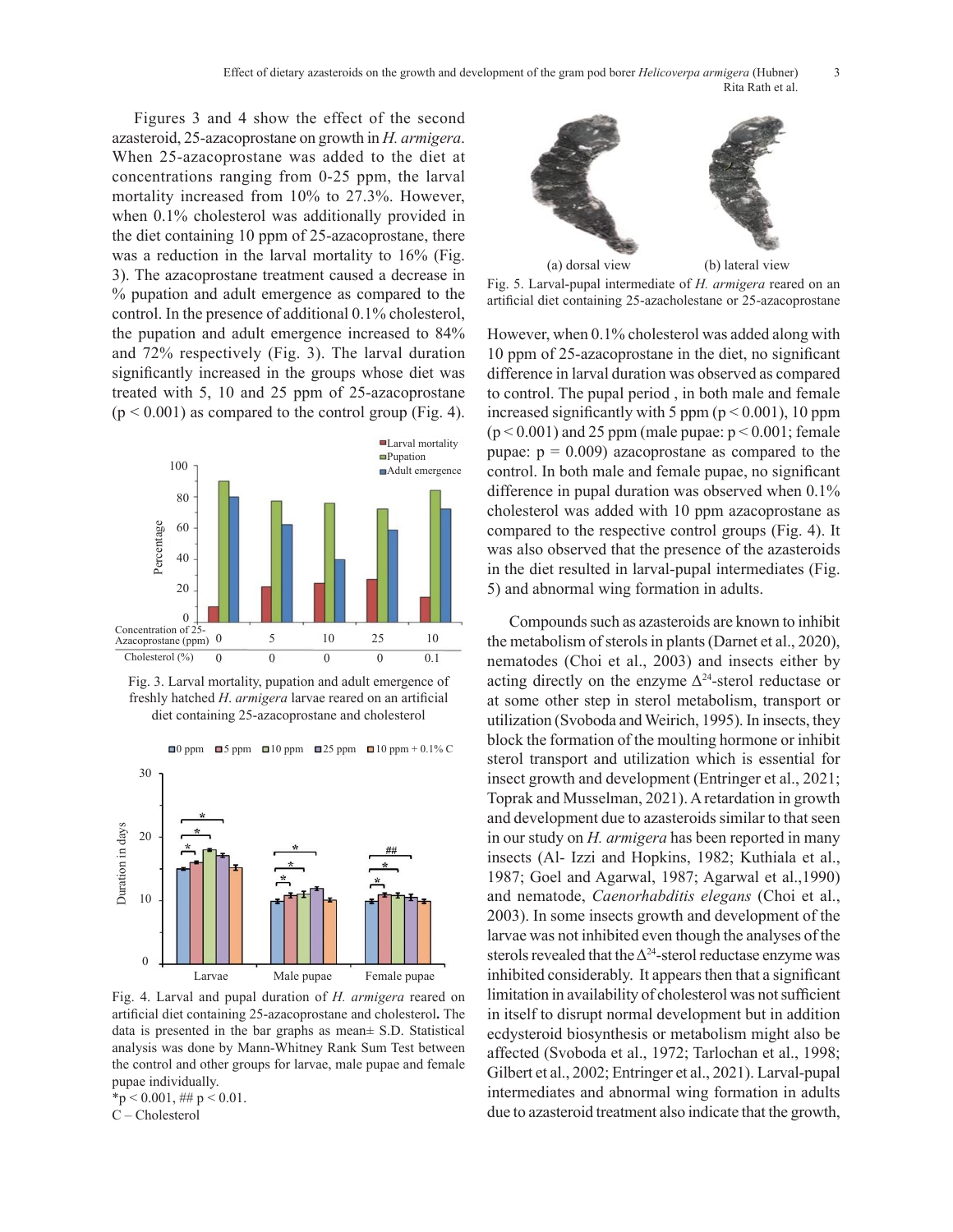development and moulting of *H. armigera* is inhibited by these azasteroids. Similar results have been reported in other insects like *Diatraea grandiosella* (Chippendale and Reddy, 1973), *Anthonomous grandis* (Earl et al.*,* 1967), *Epilachna varivestis*. (Walker and Svoboda, 1973), *Spodoptera litura* (Kuthiala *et al*, 1987). However at a higher concentration of 50 ppm of azacholestane, the larval mortality decreased in *H. armigera*. A lesser inhibitory effect of 25-azacholestane at higher doses is still obscure and may need further investigations. However, 25-azacoprostane had no effect on honey bee growth, development, sterol utilization or metabolism (Svoboda et al., 1987). When cholesterol was added to the diet in addition to the normal sterol content of the diet and 10 ppm of 25- azacoprostane, the growth of *H. armigera* was similar to that of control. This may indicate that the inhibitory effects of azasteroids on the growth of *H. armigera* could be a result of the reduction in the amount of cholesterol available to the insect due to azasteroids. This could be due to the inhibition of the enzyme  $\Delta^{24}$ -sterol reductase and hence when additional cholesterol was added to the diet, the inhibitory effect of the azasteroid was nullified.

Similar studies of addition of cholesterol completely nullifing the inhibitive effects of 25-azacholesterol, has been reported in *Epilachna varivestis* (Walker and Svoboda, 1973). However, addition of cholesterol did not reverse the inhibitive effects of 25-azacholesterol on the boll weevil, *Anthonomus grandis* Boheman (Earl et al., 1967) and the housefly, *Musca domestica* (Svoboda et al., 1972). The ability of steroidal moulting hormone inhibitors or similar compounds to disrupt the pathway of sterol utilization and metabolism in agricultural and medicinal pests can be exploited for developing novel insect pest management practices (Yang et al., 2016; Entringer et al., 2021). Our studies also suggest azasteroids to have potential to inhibit sterol utilization and metabolism pathways as observed by the inhibitive effect on the growth and development of *Helicoverpa armigera.* The studies and investigations for alternative pest management strategies in general and for *H. armigera* in particular is an ongoing process. The use of biopesticides (Agale et al., 2021), botanical and semiochemicals (Edosa, 2019) and our present study using azasteroids could be explored as one of the futuristic approaches for pest management. Therefore, such studies with azasteroids and similar compounds along with field validations can open avenues to be exploited for safe pest management technologies. Research and studies on sterol metabolism and its inhibition in insects may also help to elucidate

### **ACKNOWLEDGEMENTS**

The authors thank and acknowledge Prof H C Agarwal for the guidance, support and facilitation of the work conducted in the Department of Zoology, University of Delhi, India. Dr J A Svoboda, Insect and Nematode Hormone Laboratory, USDA, Beltsville, Maryland, USA for the generous gift of 25-azacholestane and 25-azacoprostane is duly acknowledged. RR and RS acknowledge the support and motivation provided by Dyal Singh College, DU, VG by Maitreyi College, DU and RG by Ramjas College, DU, during the preparation of this manuscript.

# **AUTHORS CONTRIBUTION**

RR, RS, VG and RG helped to design and perform the experiments. RS and VG prepared the figures and analysed the results. RR wrote the manuscript. All authors have read the manuscript and agree to its publication.

## **CONFLICT OF INTEREST**

RR, RS, VG, RG hereby declare that there is no conflict of interest.

#### **REFERENCES**

- Agale S V, Gupta R, Rangarao G V, Gopalakrishna S, Jagdish J, Wani S P. 2021. Efficacy of some selected biopesticides against *Helicoverpa armigera* (Hub) in pigeon pea under natural condition. Legume Research 44: 463-471.
- Agarwal H C, Gupta R, Rath R, Goel V. 1990. Sterol inhibition in *Chilo partellus.* International Journal of Tropical Insect Science 11(4-5): 583-591.
- Al-Izzi M A J, Hopkins T L. 1982. Effects of 25 azasteroids on development and reproduction of the southwestern corn borer, *Diatraea grandiosella* Dyar. Journal of Insect Physiology 28: 267-271.
- Behmer S T, Elias D O, Grebenok R J. 1999. Phytosterol metabolism and absorption in the generalist grasshopper, *Schistocerca americana.*  Archives of Insect Biochemistry and Physiology 42: 13-25.
- Behmer S T, Nes W D. 2003. Insect sterol nutrition and physiology: An overview. Advances in Insect Physiology 31: 1-72.
- Burbiel J, Bracher F. 2013. Azasteroids as antifungal. Steroids. 68 (7-8): 587-94. Cheong M C, Na K, Kim H, Jeong S K, Joo H J, Chitwood D J, Paik Y K. 2011. A potential biochemical mechanism underlying the influence of sterol deprivation stress on *Caenorhabditis elegans* longevity. The Journal of Biological Chemistry 286: 7248-7256.
- Chippendale G M, Reddy G P V. 1973. Hypocholestemic agents and developmental suppression of the southwestern corn borer. Journal of Economic Entomology 66: 1336-1337.